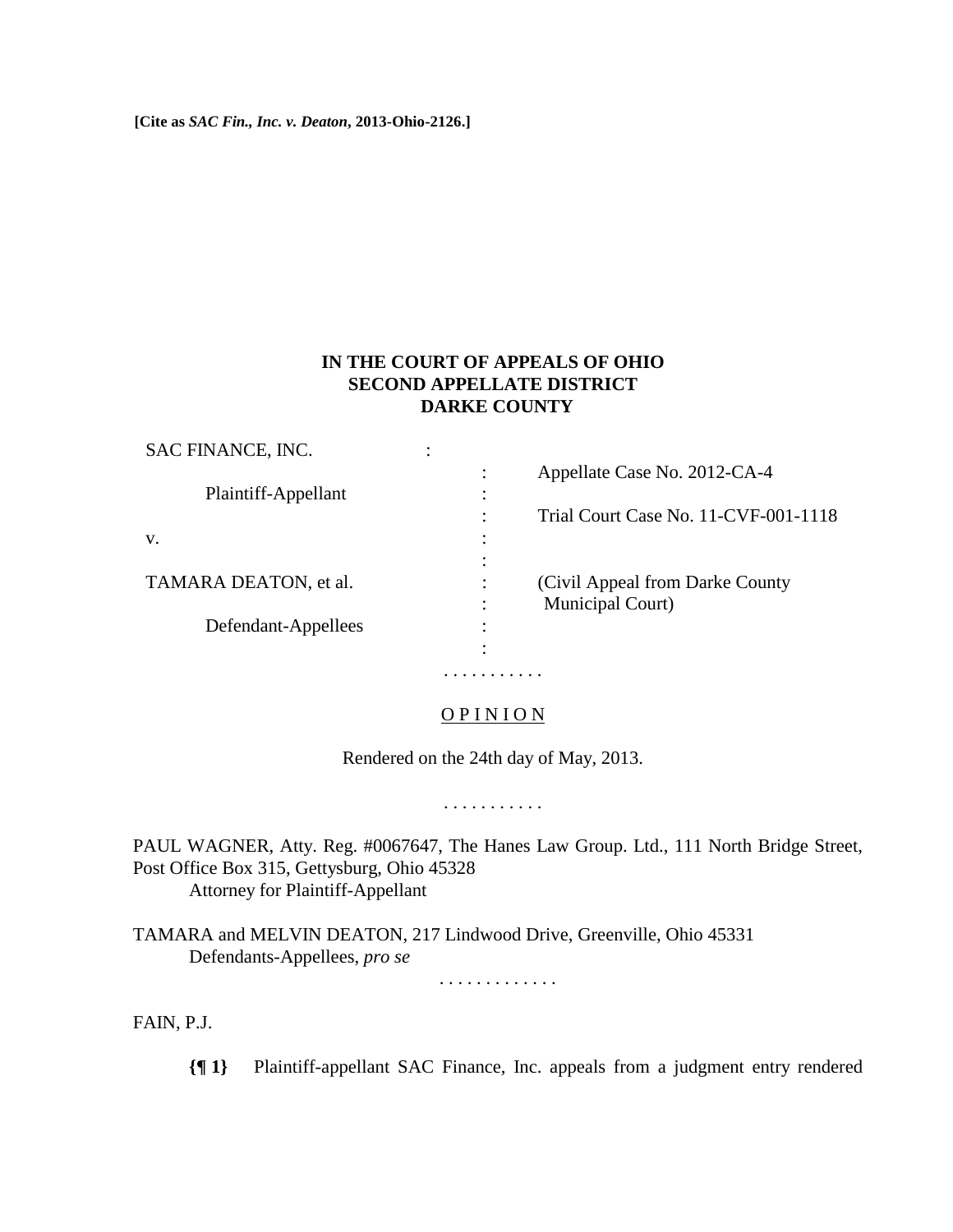against it on its complaint for a deficiency judgment against defendants-appellees Tamara and Melvin Deaton for amounts allegedly due under a retail installment contract. SAC Finance contends that the trial court erred by requiring proof that the Deatons actually received a notice of disposition of collateral required by R.C. 1317.16.

**{¶ 2}** We agree with SAC Finance that it was merely required to prove that it sent the statutory notice by certified mail, return receipt requested, not that the notice was, in fact, received by the debtors. Accordingly, the judgment of the trial court is Reversed, and this cause is Remanded for further proceedings consistent with this opinion.

#### **I. The Course of Proceedings**

**{¶ 3}** SAC Finance brought this action against the Deatons for a deficiency judgment for sums due under a retail installment contract and security agreement financing the Deatons' purchase of a 2000 Pontiac Sunfire. After SAC Finance's motion for summary judgment was overruled, the matter was tried to the court.

**{¶ 4}** At trial, SAC Finance offered as Exhibit L, a notice allegedly sent to the Deatons of its plan to sell the car, which it had repossessed. The notice included the following language:

The money that we get from the sale (after paying our costs) will reduce the amount you owe. If we get less money than you owe, you (will or will not, as applicable) still owe us the difference. \* \* \*

**{¶ 5}** Joni Holder, an employee of SAC Finance who was familiar with its business records, testified that a notice of disposition of the collateral, Exhibit L, was sent to each of the Deatons, individually, by certified mail. Tamara Deaton, pro se, on cross-examination, asked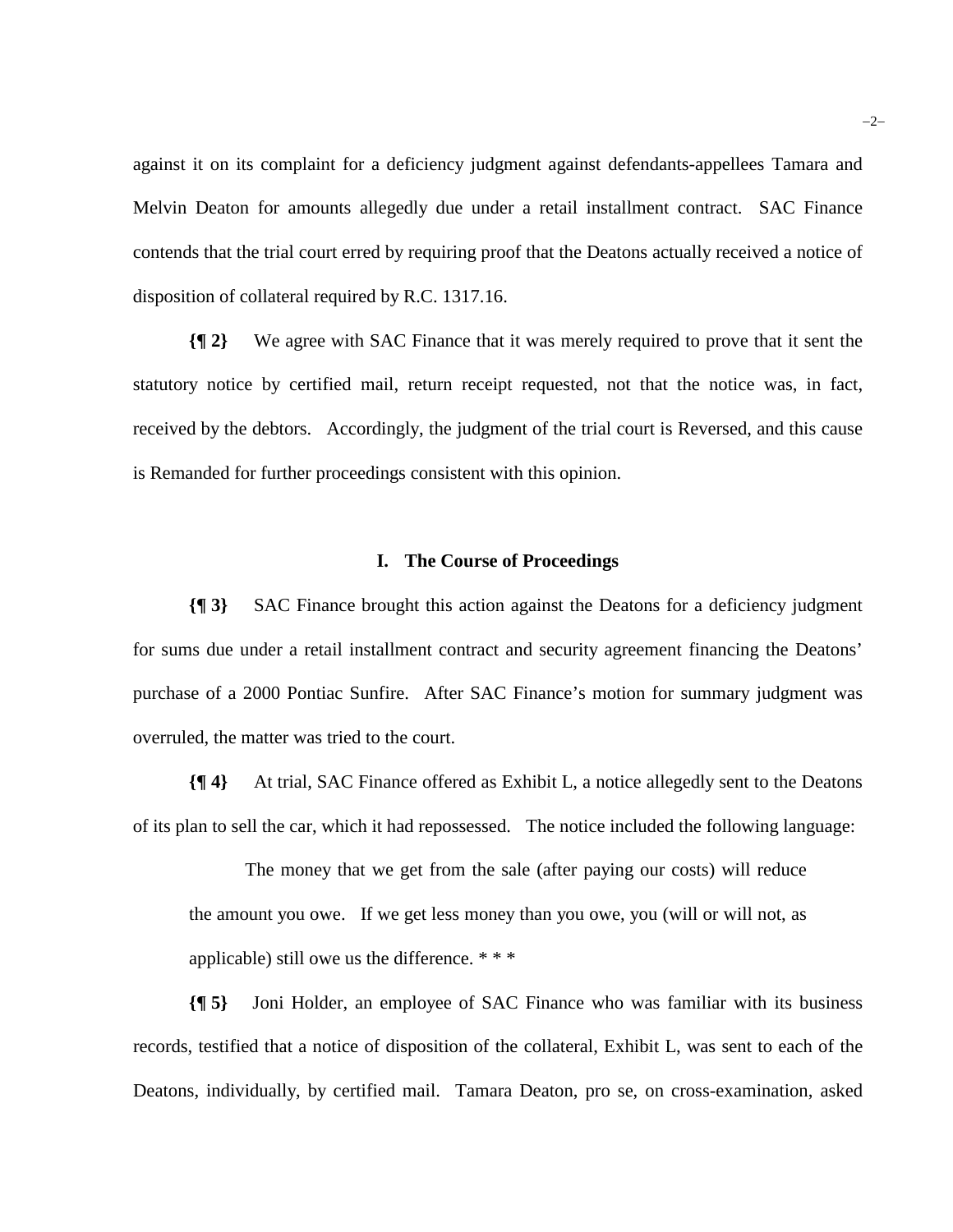Holder if she had a copy of the return receipt card evidencing the Deatons' receipt of the notice. Holder responded: "I do not have that with me, but we send all Ohio's notice of plan to sell by certified mail."

**{¶ 6}** At the conclusion of Tamara Deaton's cross-examination of Holder, the trial court asked Holder:

But you didn't bring with you or provide copies of the green card returns for the other letters [which included the notice of disposition of collateral]?

THE WITNESS: I didn't have that in my file, no.

**{¶ 7}** Concerning the notice of disposition of collateral, Tamara Deaton testified: Okay. In regards to the Plaintiff's Exhibit L, the letters that were supposedly sent, we were never informed of the intent of sale. And according to the ORC 1317.16, the disposition of collateral, we were required to be notified ten days prior. We were never notified. I've never seen this letter. \*\*\*

**{¶ 8}** Following the trial to the court, the trial court took the matter under submission. In its judgment entry, the trial court held:

It was determined at the hearing and thru [sic] testimony that defendants did not receive notice of disposition of collateral required pursuant to ORC §1317.16. Certified mail, return receipt requested was not proven in court. Therefore, based upon this information, deficiency judgment will not be rendered for plaintiff against defendants.

**{¶ 9}** From the judgment rendered against it, SAC Finance appeals.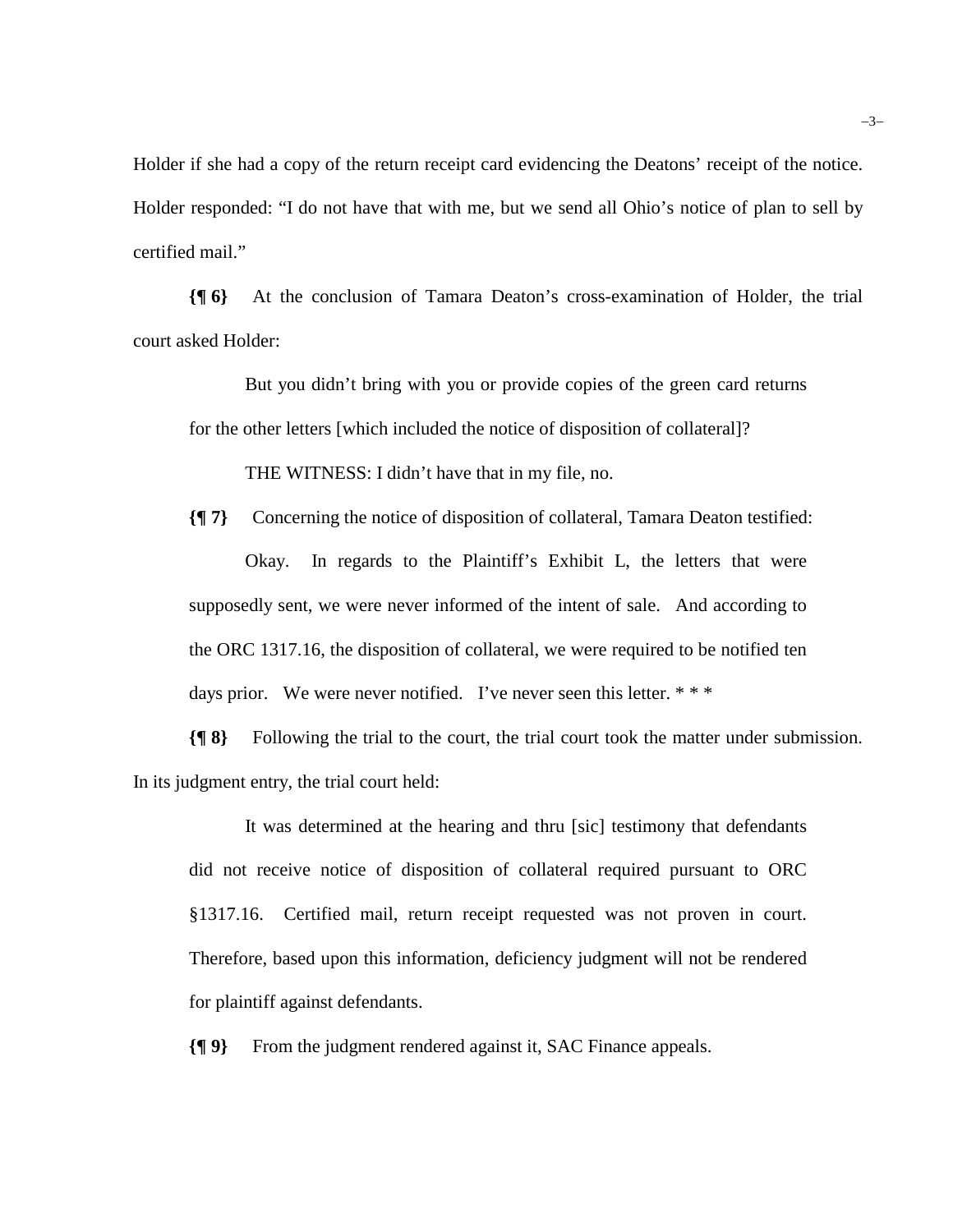### **[Cite as** *SAC Fin., Inc. v. Deaton***, 2013-Ohio-2126.] II. The Trial Court Erred by Requiring Proof**

#### **of Receipt of the Notice of Disposition**

**{¶ 10}** SAC Finance's sole assignment of error is as follows:

WHETHER THE COURT ERRORED [sic] ON IT'S [sic] JUDGMENT ENTRY BY REQUIRING APPELLANT TO PROVE AT TRIAL THAT APPELLEE'S [sic] ACTUALLY RECEIVED THE NOTICES REQUIRED BY OHIO REVISED CODE SECTION 1317.16.

**{¶ 11}** R.C. 1317.16(B) provides, in pertinent part:

At least ten days prior to sale the secured party shall send notification of the time and place of such sale and of the minimum price for which such collateral will be sold, together with a statement that the debtor may be held liable for any deficiency resulting from such sale, by certified mail, return receipt requested, to the debtor at the debtor's last address known to the secured party  $* * *$ .

**{¶ 12}** The statute merely requires that the notice of disposition of the collateral be sent to the debtor by certified mail, return receipt requested; it does not require proof that the notice of disposition was actually received. *Ford Motor Credit Co. v. Potts*, 47 Ohio St.3d 97, 548 N.E.2d 223 (1989). In that opinion, which addressed both the notices required by R.C. 1317.16 and the notices required by R.C. 1309.47, the Supreme Court of Ohio held that: "Contrary to the court of appeals' opinion, the statutes [R.C. 1309.47 and R.C. 1317.16] nowhere require the secured party to delay its sale until return of the certified mail receipt. \* \* \* In fact, no statute or controlling case law specifies that the debtor must actually sign the notice, indicating actual receipt." *Id.* at 99.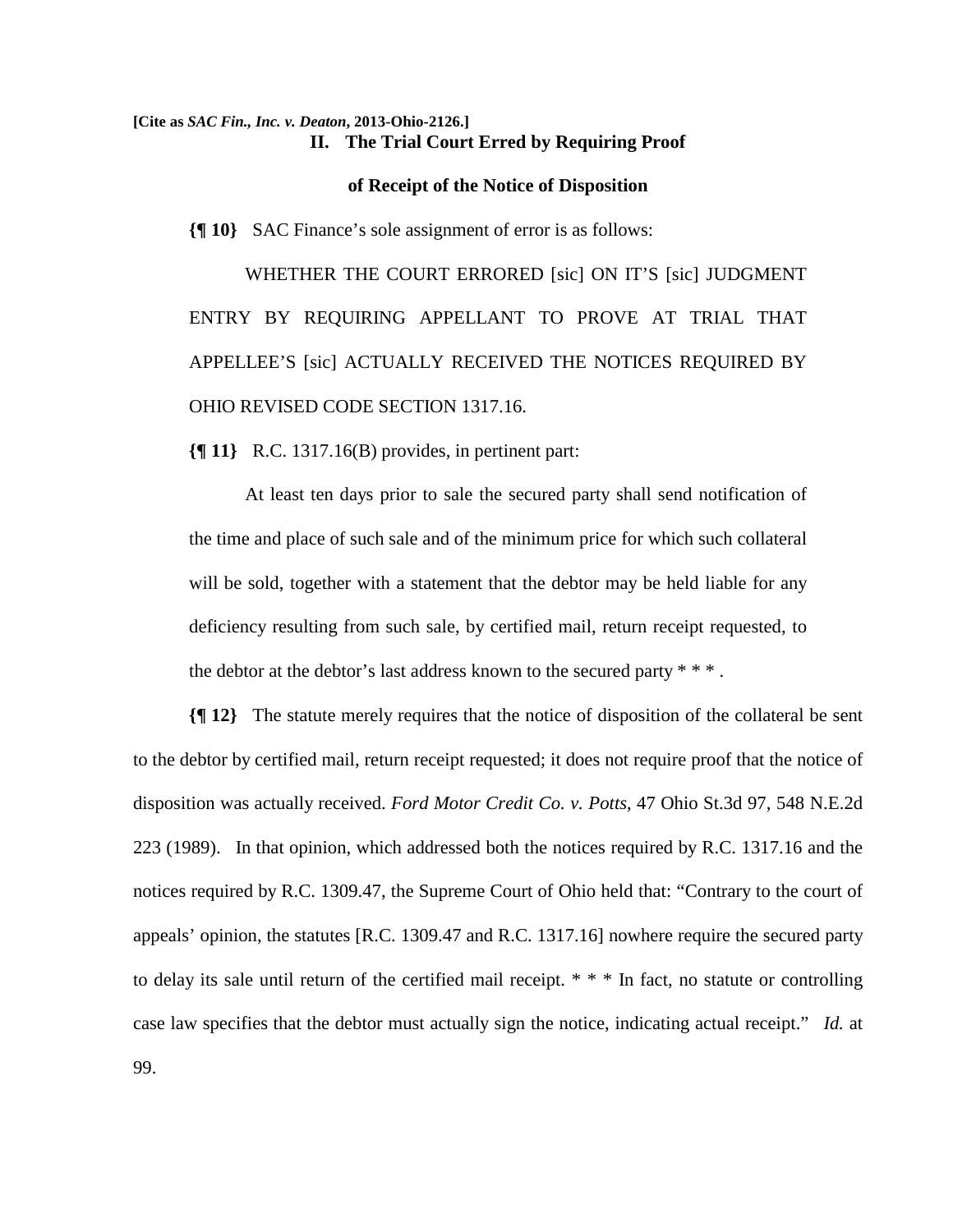**[Cite as** *SAC Fin., Inc. v. Deaton***, 2013-Ohio-2126.]**

**{¶ 13}** The trial court erred when it based its judgment upon a finding that SAC Finance had failed to prove that the Deatons had actually received the notice.

**{¶ 14}** At trial, SAC Finance offered proof that it sent a notice to the Deatons at their last-known address by certified mail, return receipt requested. SAC Finance asks us "to find that the proper notice was sent." But the trial court's judgment entry is ambiguous on this subject. It includes the sentence: "Certified mail, return receipt requested was not proven in court." Because this sentence immediately follows the trial court's finding that the Deatons did not receive the notice, it may merely be a recapitulation of that finding. But it could be a finding by the trial court that it did not credit Holder's testimony that the notice was sent by certified mail.

**{¶ 15}** We can safely determine, from the judgment entry, that the trial court erred, as a matter of law, by concluding that proof of receipt of the notice was required. We cannot determine that this error was harmless, because it is not clear that the trial court discredited Holder's testimony and found that the notice was not sent. Therefore, the only course open to us is to reverse the judgment and remand this cause for further proceedings.

**{¶ 16}** SAC Finance's sole assignment of error is sustained.

### **III. Conclusion**

**{¶ 17}** SAC Finance's sole assignment of error having been sustained, the judgment of the trial court is Reversed, and this cause is Remanded for further proceedings consistent with the opinion.

. . . . . . . . . . . . .

### DONOVAN and WELBAUM, JJ., concur.